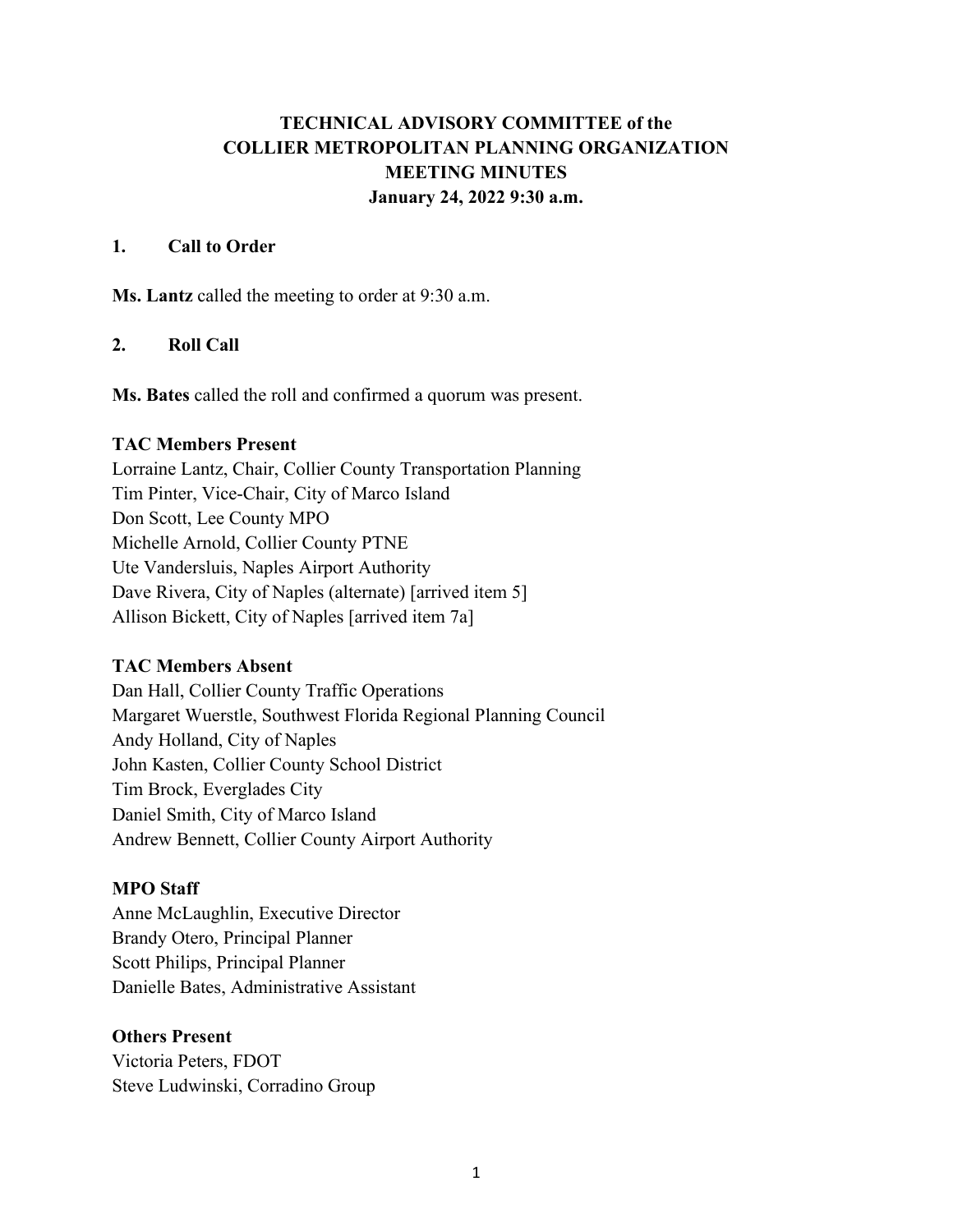## **3. Approval of the Agenda**

*Ms. Arnold moved to approve the agenda. Ms. Vandersluis seconded. Carried unanimously.*

### **4. Approval of the November 29, 2021 Meeting Minutes**

*Mr. Scott moved to approve the November 29, 2022 meeting minutes. Ms. Arnold seconded. Carried unanimously.*

### **5. Public Comments for Items not on the Agenda**

None.

## **6. Agency Updates**

**A. FDOT**

**Ms. McLaughlin for Ms. Peters:** FDOT requests that those who submitted projects, enter them into the GAP system to start the constructability review process. There will be GAP training soon.

Members asked about who submits these, if something can be provided in writing and when the training is. Staff answered that the agency submits the projects, the training is January 25 at 10 am and Victoria can send something in writing.

## **B. MPO Executive Director**

None.

# **7. Committee Action**

## **7.A. Elect Chair, Vice Chair**

*Ms. Arnold moved to elect Ms. Lantz as Chair. Mr. Pinter seconded. Carried unanimously.*

**Mr. Pinter:** I will not be able to serve as Vice Chair.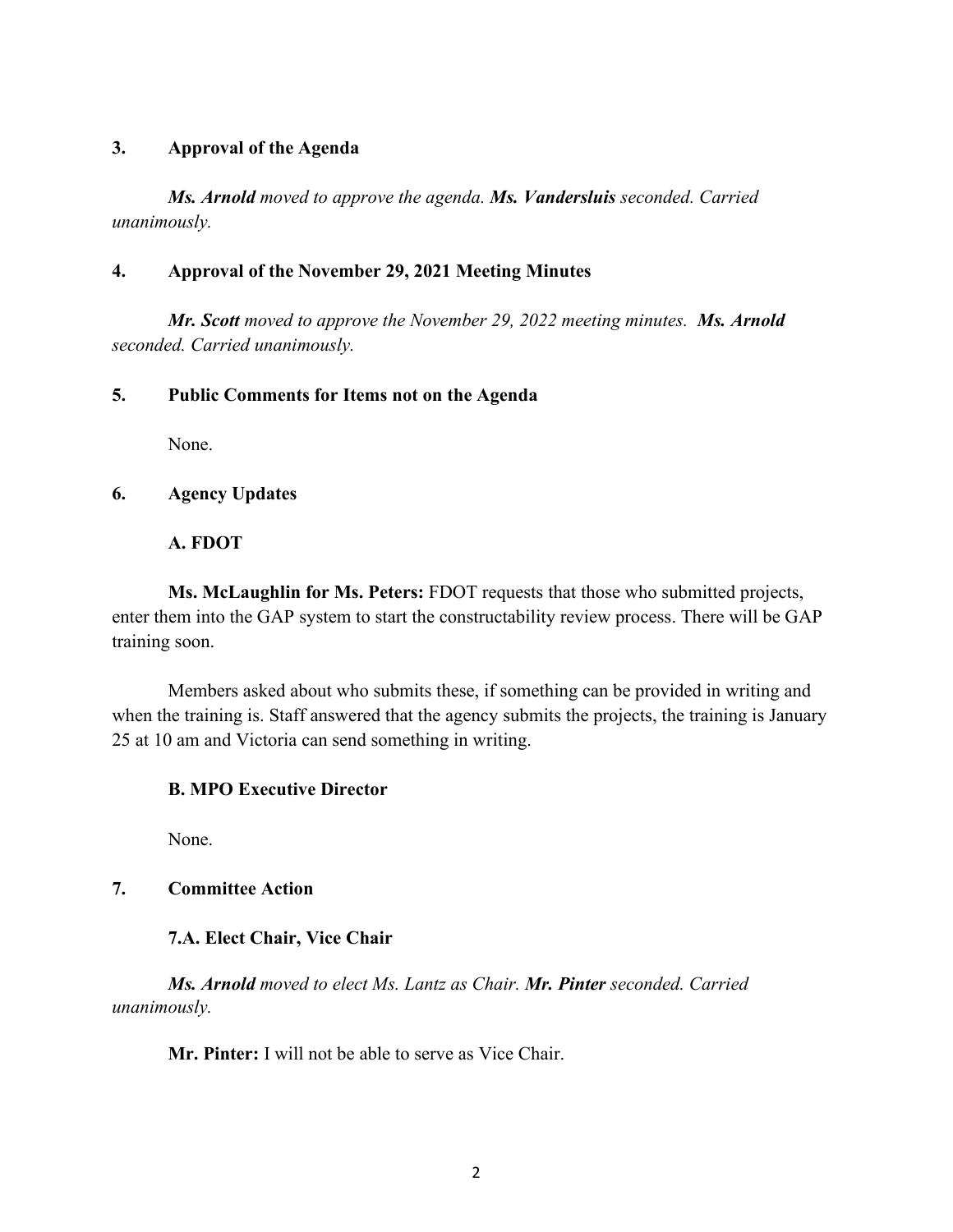*Ms. Arnold moved to elect Ms. Bickett as Chair. Ms. Lantz seconded. Carried unanimously.*

#### **7.B. Endorse FY 21-22 Unified Planning Work Program (UPWP) Amendment 4**

**Ms. Otero:** The main purpose is to recognize the Regional Fare and Services transit planning study on behalf of the Collier County Public Transportation and Neighborhood Enhancement (PTNE) Division. We also reallocated funding within tasks throughout the document. The agenda packet includes an updated appendix for FTA 5305 forms, changes are shown in strikethrough underline and a clean copy.

**Ms. Lantz** asked for clarification on the scope and funding for the 2050 LRTP. **Ms. Otero** clarified that we're just preparing the data collection and scope and no more funding is needed at this time.

*Mr. Scott moved to endorse FY 21-22 Unified Planning Work Program (UPWP) Amendment 4. Mr. Pinter seconded. Passed unanimously.*

#### **7.C. Endorse New Transit Priority**

**Ms. McLaughlin:** Presented the Executive Summary. This is a request for the committee to endorse adding the reconstruction of a maintenance building to the 2021 transit priority list. The MPO's Surface Transportation – Urban (SU) FY2022 funds (aka "box") contains about \$5 million; this would transfer \$3 million to transit. The project was included in the 2045 Long Range Transportation Plan (LRTP), a former TIP as a rehabilitation project programmed for \$11.275 million in FY 21. It was determined that the building needs to be reconstructed. We are taking this to the Board because we have not previously asked them to prioritize the project for SU funding, and \$3 million is a large amount of money. If the priority is approved, the next step is amending the FY 22-26 TIP to transfer the \$3 million to the Federal Transit Administration (FTA) side.

**Mr. Pinter** asked how the price went from \$11 million to \$17 million. **Ms. Arnold** responded that originally it was going to be a rehabilitation project and now it is a total reconstruction project.

*Mr. Pinter moved to endorse New Transit Priority. Mr. Scott seconded. Passed unanimously.*

**7.D. Endorse Amendment 4 to the FY 2022–2026 TIP & Authorizing Resolution**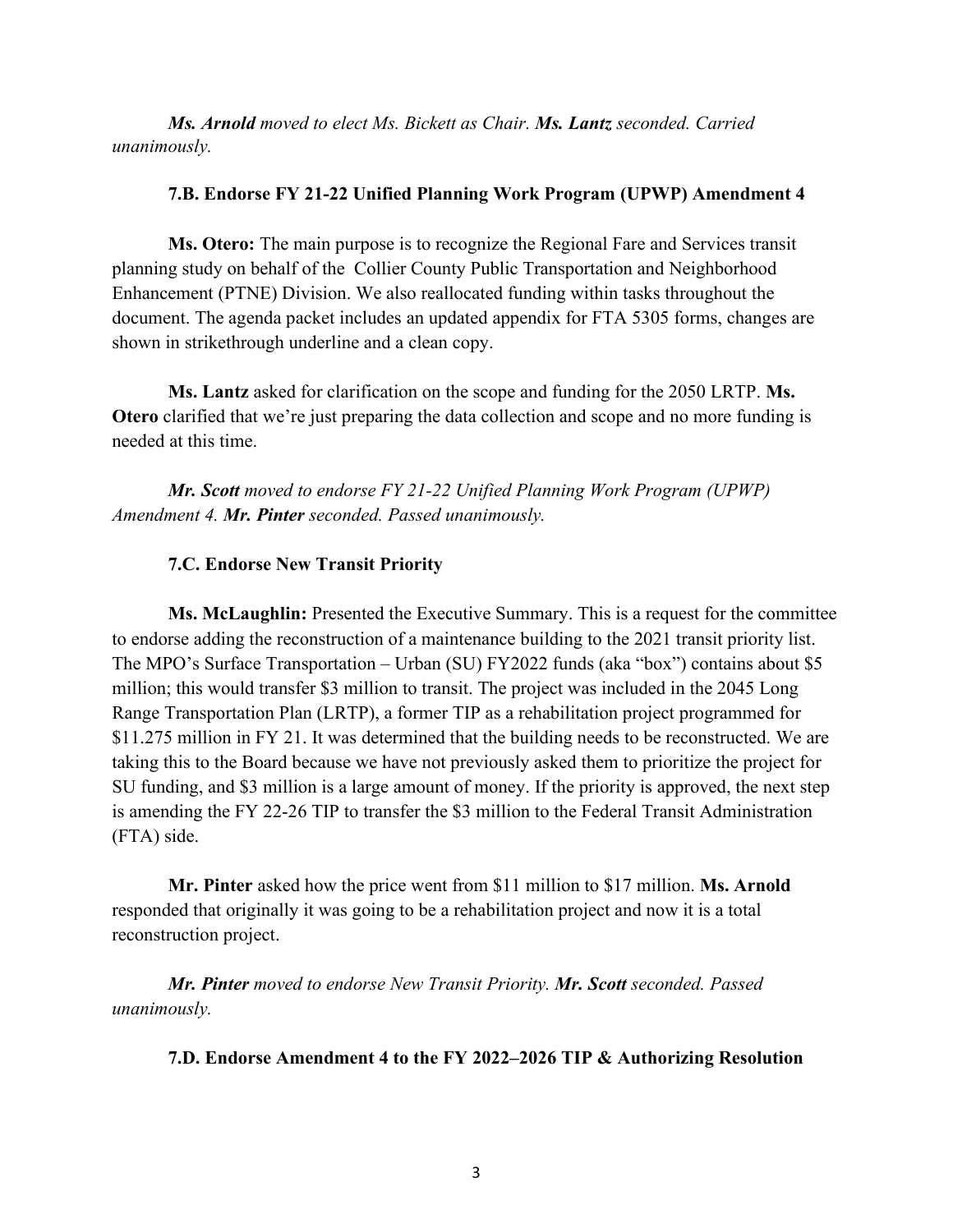**Mr. Philips:** This is an amendment to the TIP to transfer \$3 million in SU funds to FTA. The packet includes the draft authorizing resolution, TIP page reflecting the transfer and a letter from FDOT requesting the transfer.

*Ms. Arnold moved to endorse Amendment 4 to the FY 2022–2026 TIP & Authorizing Resolution. Mr. Pinter seconded. Passed unanimously.*

## **7.E. Review & Endorse Scope for 2050 Long Range Transportation Plan (LRTP) Base Year Data Development**

**Ms. McLaughlin:** We're requesting review, comments and hopefully endorsement for the base year data development. The timeline for development is driven by the FDOT District 1 planning model. FDOT requested all MPOs submit base year data by the end of June 2022 originally, after a presentation at a conference, it moved to the beginning of June 2022. Due to the short turnaround, we intend to do the scope as a work order under the General Planning Contract (GPC). Key components of the scope are listed in the Executive Summary. Items 1-6 are familiar from the last LRTP update. Staff can use assistance with the GIS component, and the County is in the process of recalibrating the County Interactive Growth Model (CIGM) to the 2020 census and expects to finish by the end of June. There may need to be some adjustments to back the data up to 2019. We won't be able to deliver by the end of June, the earliest would be sometime in July. The attached checklist identifies the data requested and data sources.

**Mr. Scott:** Can you choose which vendor you want to work with under the GPC?

**Ms. Otero:** We can do "direct select" if the next contractor on the General Planning Contract cannot perform the task. The GPC stipulates a rotation structure - we're required to go to the next consultant on the list and we have to use them if they can do the task. The next firm in the rotation is Stantec.

**Ms. Peters:** "Direct select," what is that?

**Ms. Otero:** The GPC has 5 vendors pre-approved by the Federal Highway Administration (FHWA) and FDOT: Tindale Oliver, Stantec, Jacobs, Capital, and T.Y. Lin. Task orders are issued to the next vendor on the list. If the next vendor is unable to perform a particular task, then we could select another vendor.

**Mr. Peters:** You can go out of order?

**Ms. Otero:** Yes, but we have to provide a reason.

**Mr. Arnold:** The data year is limited to 2019?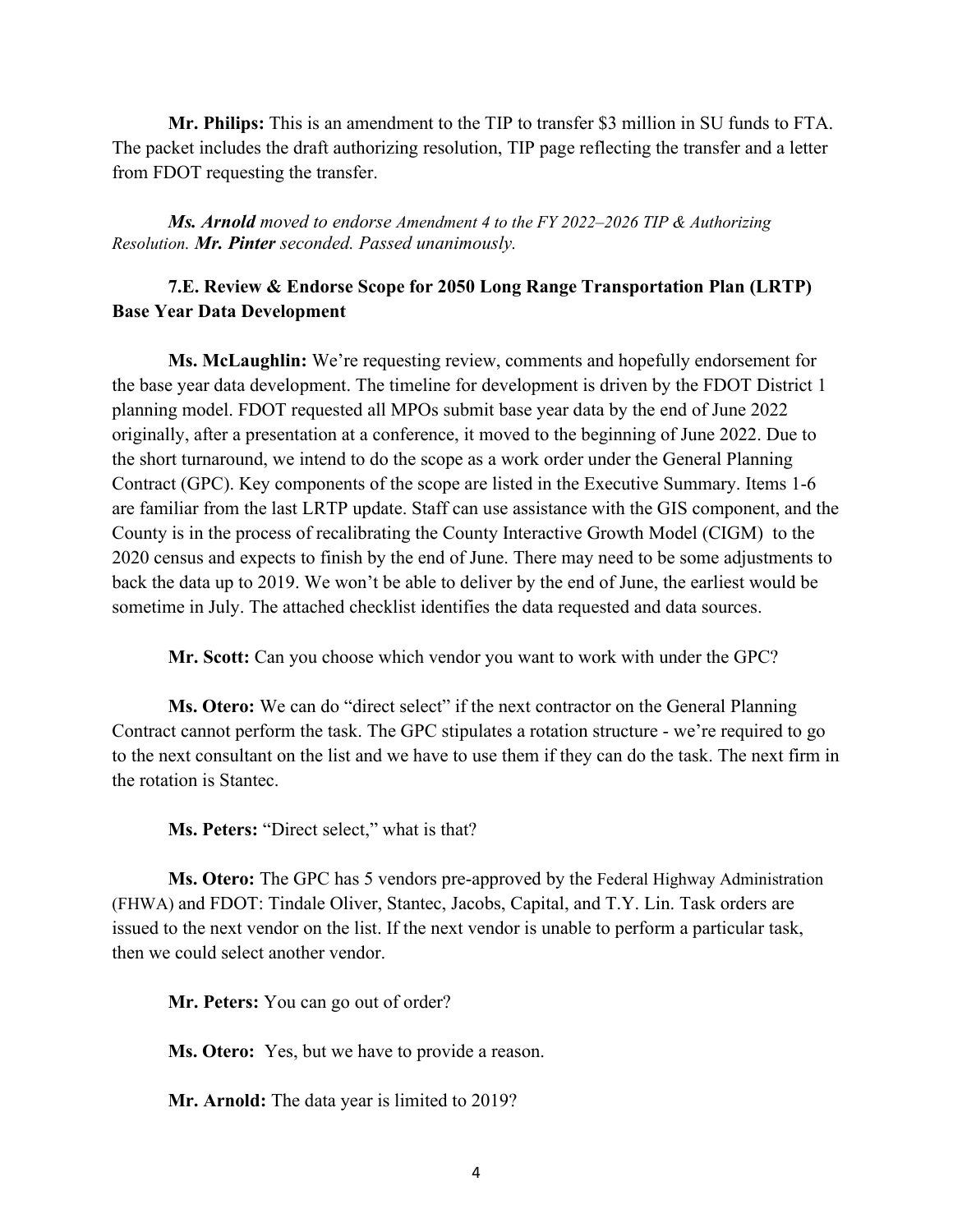**Ms. McLaughlin:** When FDOT first announced the base year, the takeaway was social economic data would be based on the 2020 Census, but traffic and employment data would be based on 2019 conditions due to the effect of COVID and how it altered driving patterns. It's a little less clear to me given the final checklist whether FDOT intends to take population back to 2019. Mr. Scott if you have different read, please speak up.

**Mr. Scott:** They want everything in 2019 – all the data.

**Mr. Rivera:** Who do we send the data to?

**Ms. McLaughlin**: Depends on the outcome of the task order – the vendor may make the request or the MPO may.

**Ms. Peters**: FDOT will take the data when they get it.

*Ms. Arnold moved to endorse the Scope for 2050 Long Range Transportation Plan (LRTP) Base Year Data Development. Mr. Rivera seconded. Passed unanimously.*

#### **7.F. Review & Comment on Scope for 2050 LRTP**

**Ms. Lantz:** This is not just data but the whole LRTP?

**Ms. McLaughlin:** This is the whole LRTP, but we are not asking to endorse it yet. This is just to review and comment on the scope. Presented the Executive Summary. The County's procurement process takes at least a year, including the MPO's process going through the advisory committees, FDOT, FTA, and FHWA. The scope is written based on the 2045 LRTP development process, with additional information about funding sources and terminology from the new Federal appropriations bill, but it's challenging to scope the project so far in advance of receiving explicit instructions from FDOT and FTA. Highlights include pointing out that the process of developing an LRTP is not sequential – the consultant has to have a team working on multiple components simultaneously. We specify that we need to receive deliverables such as revenue projections up front, early in the process, in order to go through the modeling process, in order to go from identifying needs to determining what is cost feasible. The scope specifies that we want the vendor to use as much of existing LRTP document as possible and not recreate the elements that don't change. The scope calls for extensive public meetings, including regional meetings with Lee MPO. The TAC and CAC led the development of the 2045 LRTP and we anticipate the committees will do so again. We're building in time to meet with the tribes, and calling for six public meetings. The scope adds an element related to the Infrastructure Investment and Jobs Act (IIJA). The MPO and local governments will be eligible for competing grants in major categories such as Infrastructure Resiliency, Transportation Equity, Vision Zero Action Plan for Bicyclists and Pedestrians, and Safe Streets & Roadways for All. The LRTP needs to address those categories even though we have yet to receive any guidance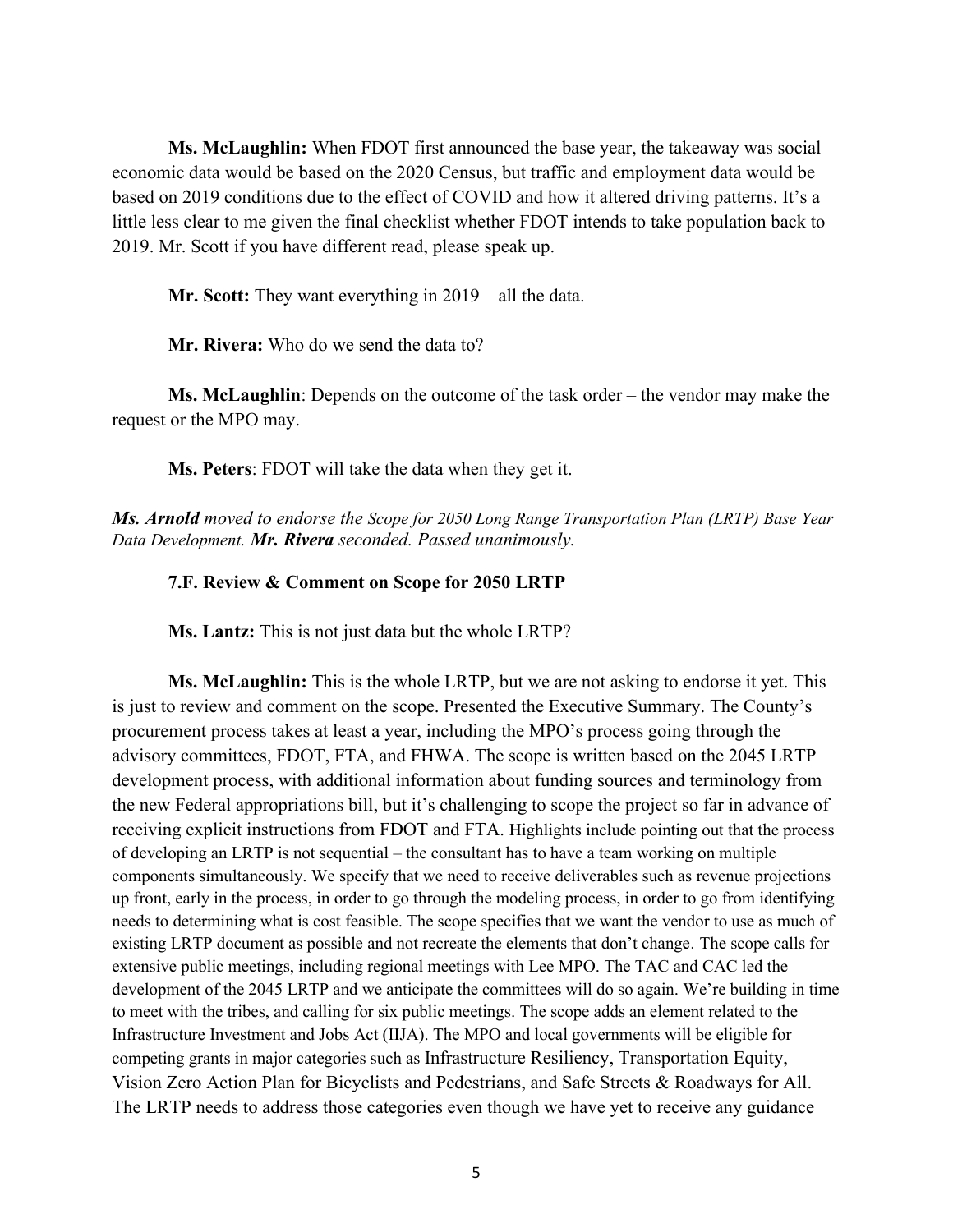about what that will entail. Additionally, the scope spells out the importance of working with County and localities to develop the revenue projections and the cost feasible plan. The previous consultant didn't realize how much work it could be.

**Ms. Arnold:** Is the map series information in a shareable format?

**Ms. McLaughlin:** Yes. We have GIS shape files. It's time-consuming working with FDOT's modeling team. The model development schedule starts with developing the existing and committed network, then analyzing it against the projected 2050 social economic conditions using the CIGM to test alternative roadway networks. The CIGM factors in population and development data based on existing zoning and master plans and projects going through development review; the base data includes the cities as well as the county. The CIGM is a powerful methodology. We have to cap the population projection to the Bureau of Economic and Business Research (BEBER) small, medium or high projections. We usually use the medium projection.

**Ms. Arnold:** How is transit treated within the modeling?

**Ms. McLaughlin:** It is like what you saw last time with the 2045 LRTP. We can put in transit routes and ridership information and the model can see whether that has a significant effect on congestion. What we learned with an independent study that looked at transit is that what you have to do and commit to in order to get to minor changes in traffic projections are beyond what we can affect, but they will be modeled.

**Ms. Arnold:** I didn't see that.

**McLaughlin:** We can call it out in the scope.

**Mr. Scott:** It depends on how far out the project is, the Transit Development Plan (TDP) may be a start.

**Ms. Arnold:** Whoever reads scope, we want them to know they'll have to look at transit.

**Ms. Lantz:** Where is the TDP-major update referenced in the scope? How will the two plans be coordinated?

**Ms. Arnold:** I was going to ask too; lessons were learned coordinating with that project.

**Ms. McLaughlin:** The scope references incorporating the TDP update and extending it out 10 years. We haven't gotten to when the TDP update is due versus when the LRTP update is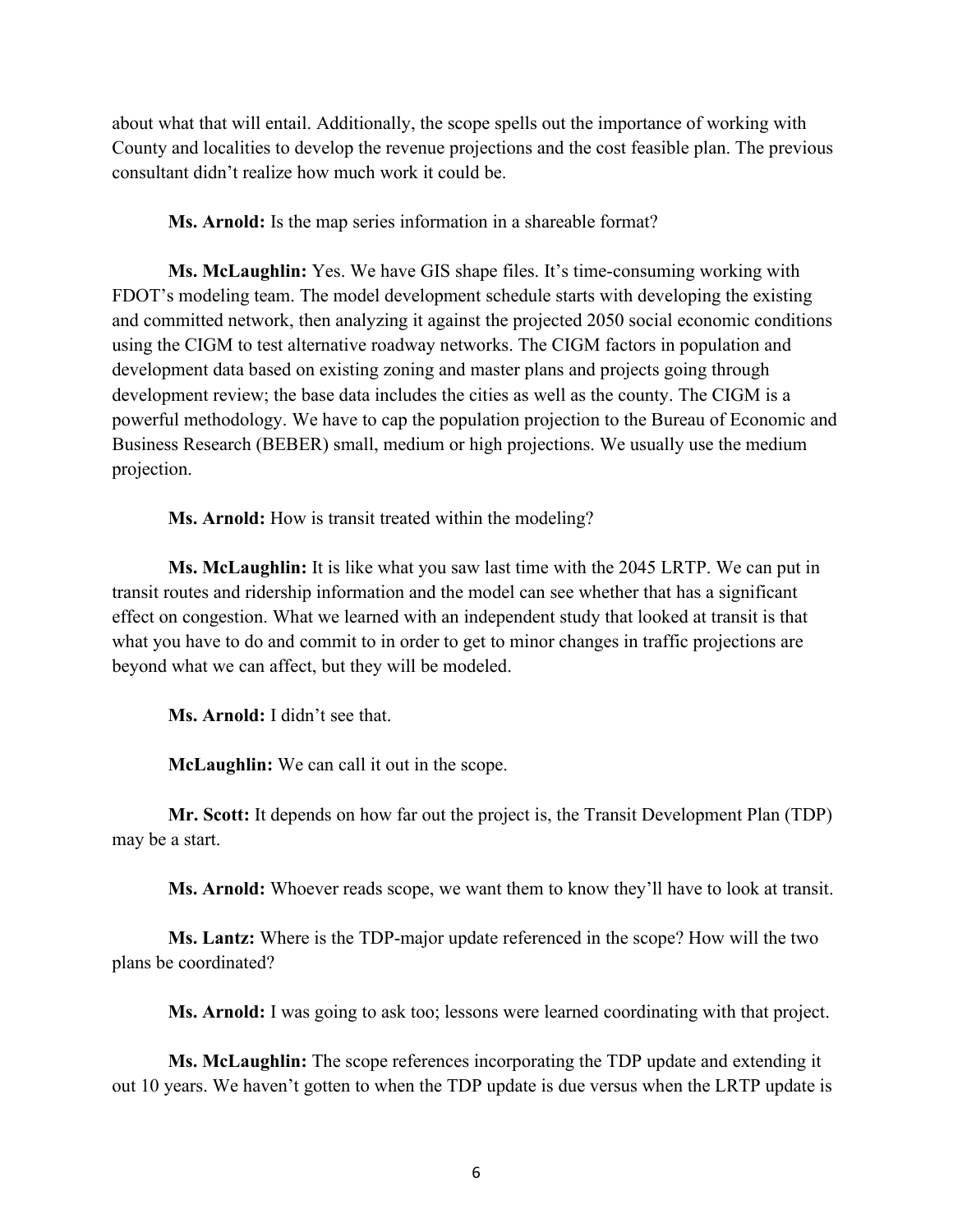due. FDOT began encouraging coordinating the two plans for the 2045 LRTP, so it's up to staff to stay in sync.

**Ms. Arnold:** Part of issue is the contractor planning out that far.

**Ms. Otero:** That is included in this scope - they are responsible to look out to 2050. As far as the TDP, we're working on the timeline for the draft Unified Planning Work Program (UPWP). As part of the overall budget, we will look at how the two documents line up. We are aware that we need to make them coincide and budget for them both at the same time.

**Ms. McLaughlin:** We're spelling things out in detail because so much became items of contention last time. We've learned it's difficult with the procurement process to make adjustments - the scope of work you start with is what you finish with even if the whole world changes in the interim. We're aware of changes in the federal appropriation bill. We mention plans we have to coordinate with the development of the LRTP, like the Bike-Ped Master Plan update. We spell out that the consultant needs to use FDOT's costing tools unless more specific information is known. We mention discretionary grants on page 6, transit needs, extending the needs analysis in the TDP to address years 10-20, the requirement to include airport master plans – all of that came into play during the development of the 2045 LRTP. The cost feasible plan is what comes out of all the analysis. We look at revenues and the project evaluation matrix and public input, all the advisory committee, technical staff, and MPO Board input. Another thing we learned is the consultant must include a table of the current TIP in its entirety. The system performance report we can do in-house with data provided by FDOT. The scope is specific on when draft chapters are due. We didn't see chapters until the last 3-4 months during the development of the 2045 LRTP.

**Mr. Scott:** Goals, objectives, planning emphasis, emerging mobility only mentioned here, what are you planning on doing?

**Ms. McLaughlin:** We don't know yet, they're new buzzwords coming from FDOT.

**Ms. Peters:** I don't know either.

**Mr. Scott:** Last time we did AV (Automated Vehicle) modeling; Orlando is studying electric vehicles, flying vehicles. The issue with these types of things are how we take them into account. Hopefully mobility on demand is showing benefits in Bonita Springs by then.

**Ms. McLaughlin:** We will probably receive clarifications and instructions when there are 6 months to finish the plan.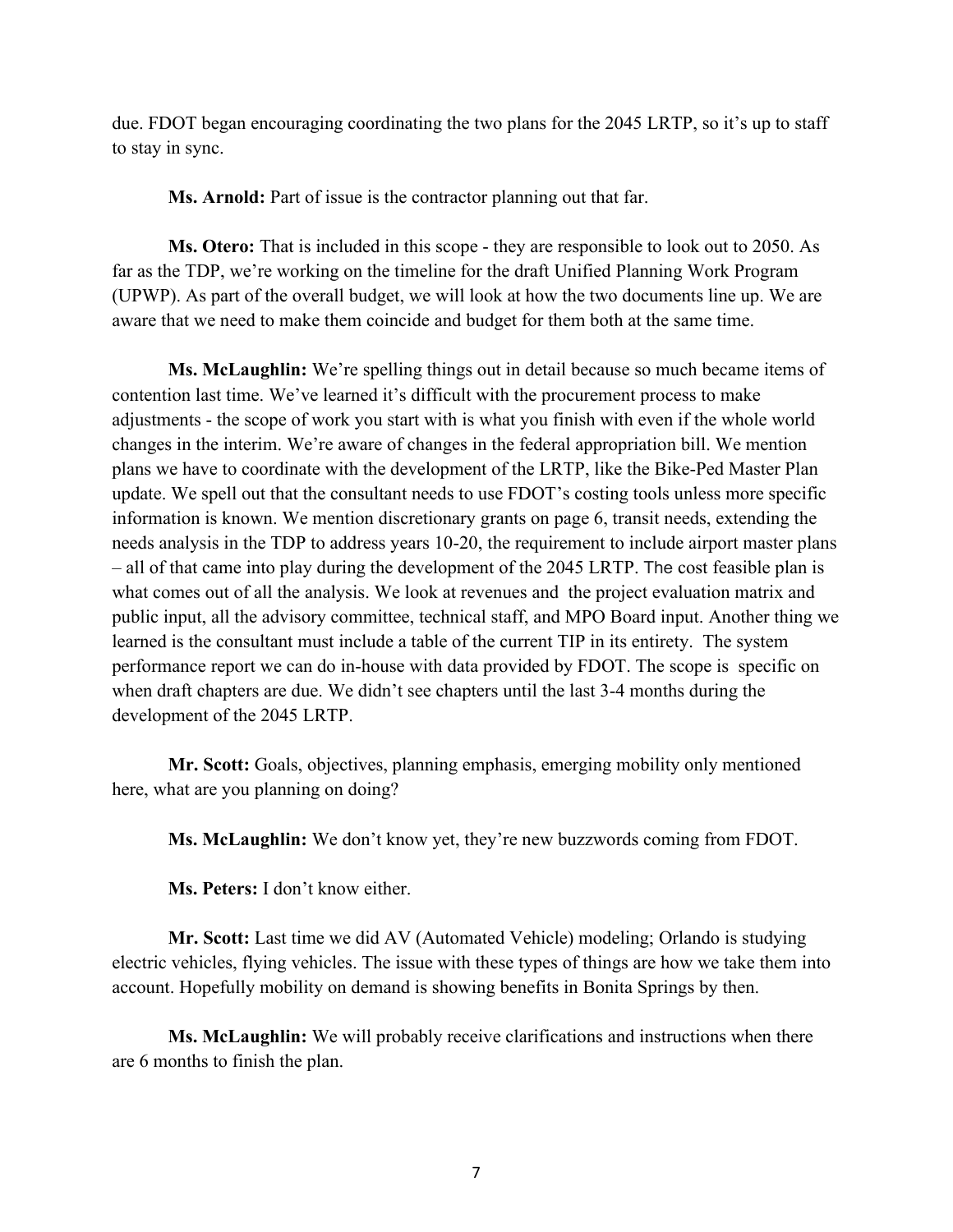**Ms. Arnold:** Would it help to have a clause that provides for changes? Did you talk to procurement to add language for modifications as needed and rules changes?

**Ms. McLaughlin:** We will have that conversation, there's a possibility of amending if the cost doesn't go over a certain percentage.

**Ms. Peters:** Last LRTP, what you did to provide for after 2045? It was approved in December, but you could still communicate with the vendor for last minute changes, is that included?

## **Ms. McLaughlin:** That's included.

**Ms. Peters:** We have people brought on board looking for consistency, they're looking at all MPOs in District 1. They're another set of eyes but sometimes it comes after or when the plan is about to be approved.

**Ms. Lantz:** At minimum, that's helpful. You may have to have an additional option to include anything that changes so there's some wiggle room. From the County perspective, we use the LRTP's cost estimates for our budget estimates and they're very low at this point. It's a concern that you use FDOT's costing tool - it's not the best. Other agencies are having issues.

**Mr. Scott:** If you look at FDOT's website, they have a mechanism to keep up with cost changes, the costing tool is higher than the per mile cost, but that might be old. I'm thinking we need to put more contingency based on what's going on now.

**Ms. Peters:** Work program costs are going up fast, there's been a lot of moving around funds and projects, but we've experienced a lot of phone calls for bids regarding the cost. They may ask to keep more of a buffer in the SU box because of this.

**Mr. Scott:** This is a bid versus an increase in cost issue, it's delayed when you see it.

**Ms. McLaughlin:** We don't need approval yet, but any additional comments are appreciated. It's beginning to sound like we can come back in February for endorsement to include changes pertaining to your comments and meet with procurement to see about the clauses.

### **8. Reports and Presentation (May require Committee Action)**

**8.A. Draft Project Sheets FY23-27 Transportation Improvement Program (TIP)**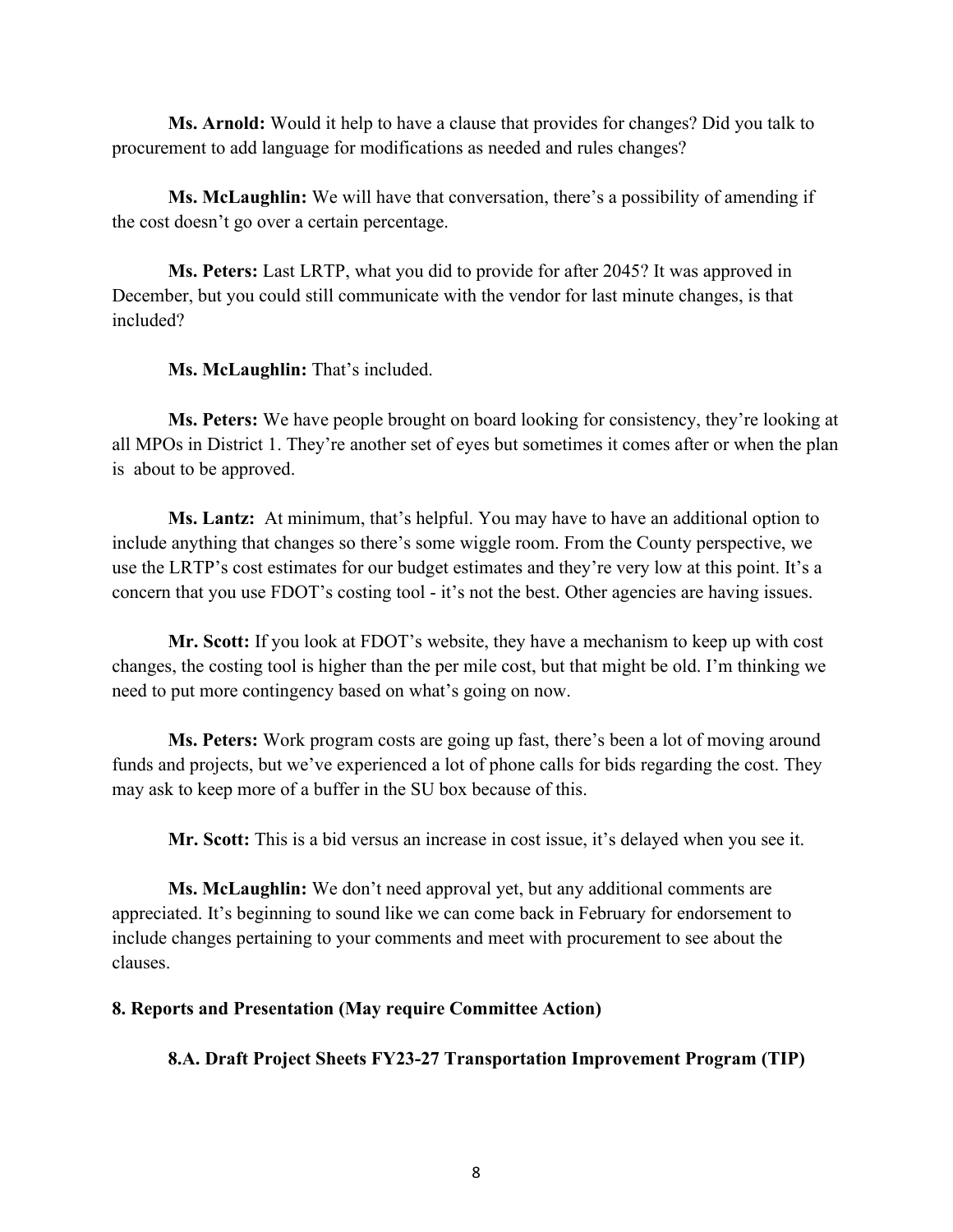**Mr. Philips:** This is the initial draft of the TIP pages. It was developed using the draft tentative work program released in November and we anticipate the revised work program to be delivered soon, hopefully without a lot of changes. There are projects for transit, highways, bike-ped, aviation, etc. Please review and give comments to me or Ms. McLaughlin. We're bringing forward a draft of the whole TIP in a couple months.

**Mr. Scott:** Are you supposed to have something that says Strategic Intermodal System  $(SIS)?$ 

**Mr. Philips**: I'm not sure we captured all the SIS references we need to, but we will.

**Mr. Scott:** Pine Ridge Road at I-75 didn't have it. This is way ahead of Lee MPO.

## **9. Member Comments**

**Ms. Peters:** Anne sent your [bike/ped priority] project applications to me in November so I could upload them into GAP on your behalf, but that is a conflict of interest, so the County and municipalities need to upload them into GAP. Let me know if I can help.

Members discussed whether or not they've used GAP. Mike Tisch will submit for the County and Ms. Peters will need to contact the BPAC volunteers.

**Mr. Pinter** asked for something in writing discussing this change and **Ms. Peters** agreed to send something.

**Ms. Peters:** Be on the lookout for vetting questions on constructability. It will go back and forth until everyone is at a happy place. They do their own cost estimate.

**Ms. Lantz:** What is the deadline for uploading?

**Ms. Peters:** It passed last week, but they all made it to me so it's okay. I'll get it rolling, I have them and I will move them into the 4P group. They [4P group] don't go into the GAP system.

**Mr. Scott:** Is everyone submitting now? It used to be different times across the state.

**Ms. Peters:** Your priority list isn't due until June so if we can get them uploaded by end of next week, we're fine. I am moving forward with them; they're using it to track Transportation Alternative (TA) eligibility. Central Office asked to track who is receiving TA funds and if we are short on TA funds. I'm in charge of approval and reviews.

**Ms. McLaughlin:** I'm wondering if Central Office is misunderstanding timelines. They're treating it like it's a real submittal for programming when the projects haven't been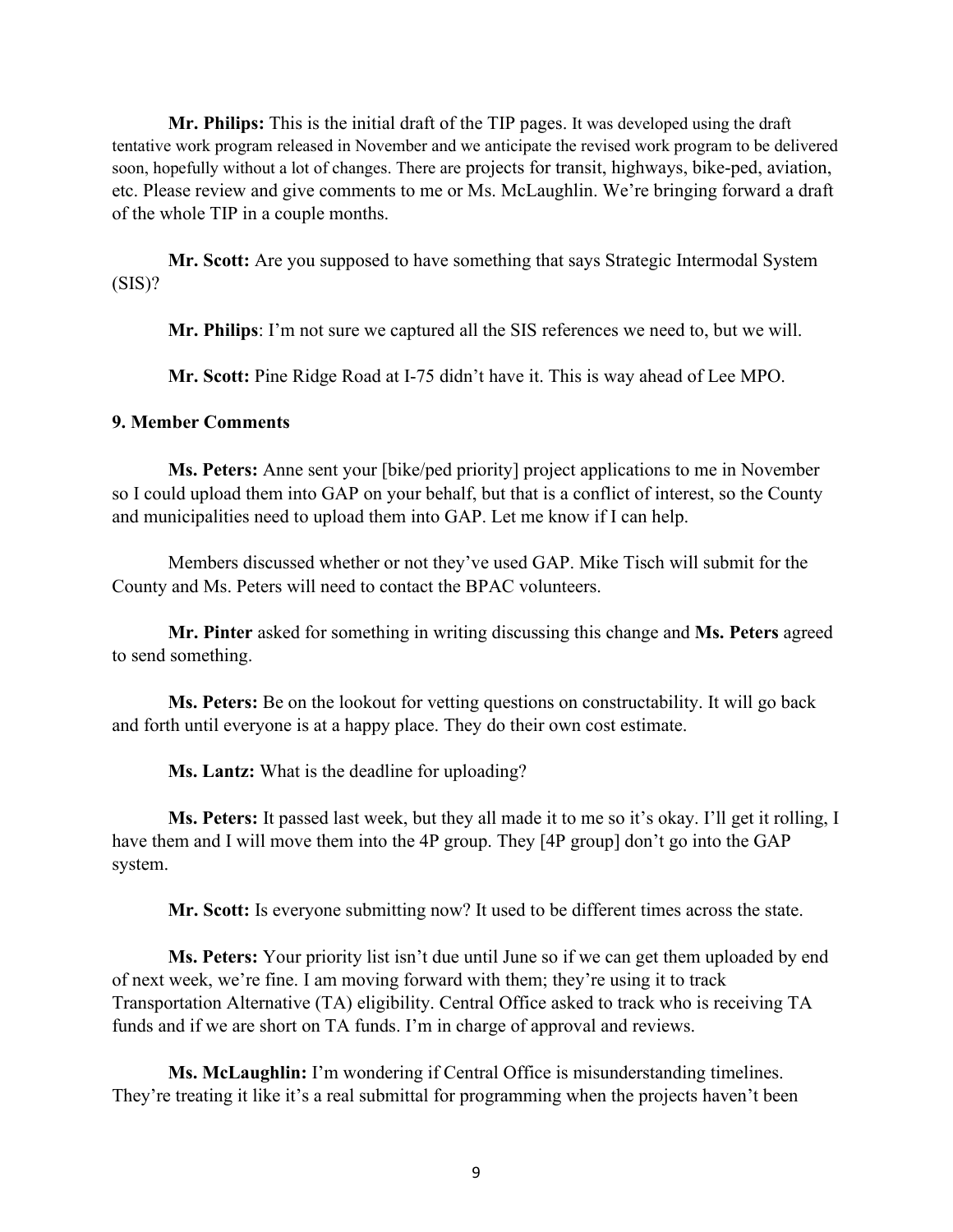approved by Board yet. In a letter from Wayne Gaither, we had until February to submit priority lists, so there must be some confusion.

**Ms. Peters:** It was Central Office that said that. I just wanted to get you updated; you're ahead of the curve, there are ones going in now in Lee County. Looking at the system, no one is aware of the deadline, moving forward the deadline isn't until February. In the past I've still taken late applications. I'm not going to say no, I look at the priority project list, and fund and program them. This is a new process. Lots of people had questions about the GAP system, it will take practice.

**Ms. Bickett:** Circling back to the discussion on cost estimates, can you expand on what you're working on? Projects are scheduled for 2023 but pricing is way off now, when do you expect to hear about that?

**Ms. Peters:** The applications are vetted and go through constructability review, then that cost estimate is put in the draft tentative work program. Sometimes it is more. The 4P group doesn't look at projects already in the work program. The projects coming in 2023 may be going up but we're not reviewing the cost estimate. If they are cost estimated and get higher bids, contact Ms. McLaughlin or Ms. Peters if they are MPO priorities. Lots of times projects are adjusted if a project cost goes up. The MPO has money in the SU box. Anne has the authority to review requests for more funding and take them to the Board, and I'll program more money when the MPO approves. If you know you need more money, come back to us, FDOT doesn't look at Local Agency Program (LAP) projects; municipalities have to come back after bidding, usually it's not much, around \$100,000-130,000.

**Ms. Bickett:** When we put these together five years ago, we didn't expect them to go up so much, we put in a buffer but not this much.

**Ms. Peters:** Usually we don't keep a lot in the SU box like \$400,000-500,000 but now the MPO is going to need to keep more.

**Mr. Scott:** We'll hear about more money from the new bills. They said check back at the end of summer and we may have more money.

**Ms. Peters:** There are also updates in May and June. On July 1 the legislature approves the budget, and the money moves forward. There's some money in the SU box. We'll get a letter and find out about deadlines. I'll send a spreadsheet with the applications that asked for TA funds, how much they requested, and how much they got. They want to know if there are enough funds to cover needs.

**Mr. Scott:** Why not ask us? I'd rather use TA money and save SU money.